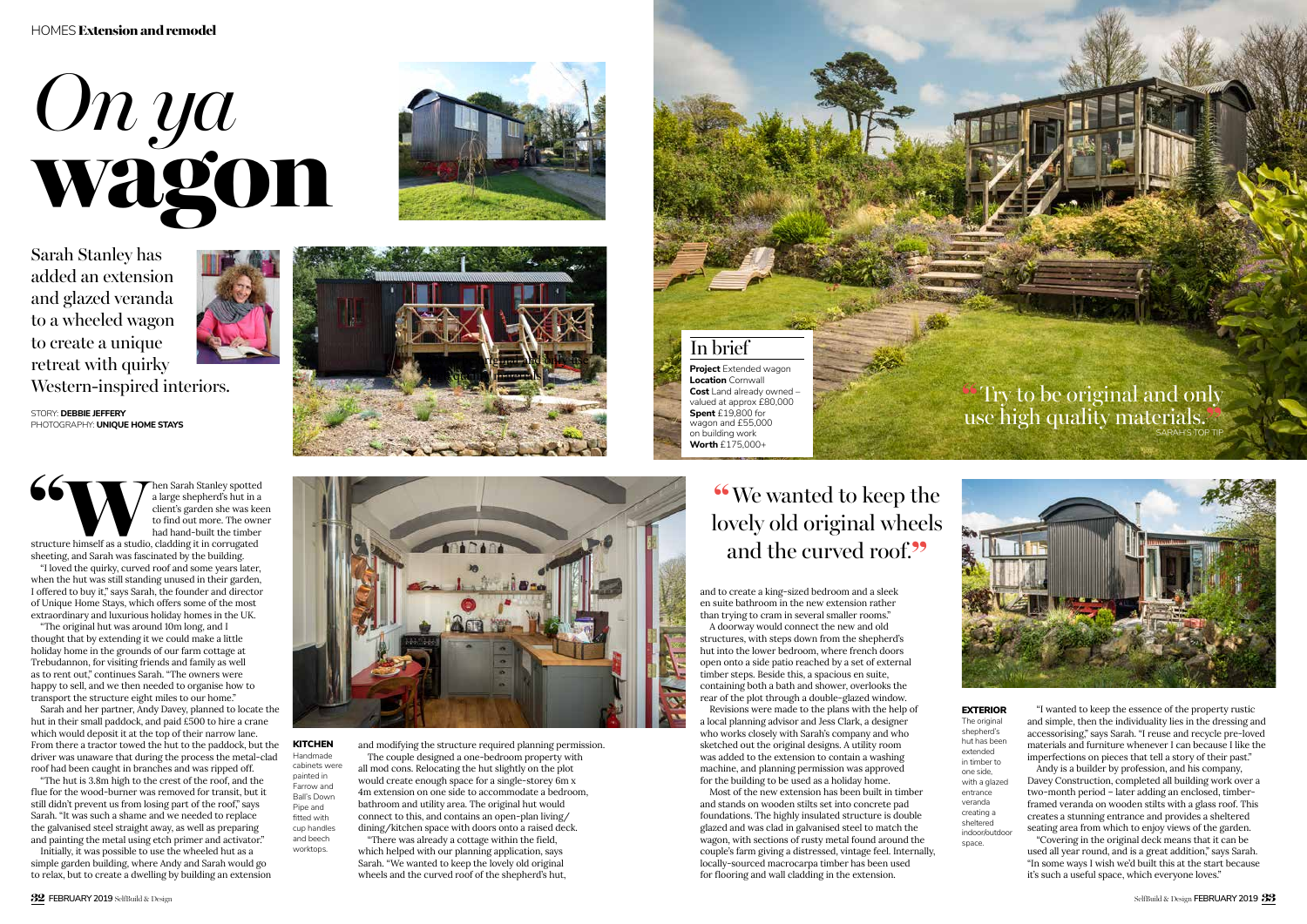# In detail

#### **PROJECT**

**Designer** Jess Clark, Unique Home Stays: 01637 881183 **Planning and development advisor** Peter Wonnacott: 01288 352047 **Builder** Davey Construction: daveyconstruction.co.uk

#### **STRUCTURE**

**Timber**, **glazed connecting sunburst door, various reclaimed items** Kernow Coppice: 01841 532141 **Double glazed timber windows** JJ Smith and Co Joinery: jjsmithjoinery.com **Galvanised steel** Mole Valley Farmers: molevalleyfarmers.com

### **FIXTURES AND FITTINGS**

**Sofa** sofa.com **Throws, rugs**, **cushions** Nkuku: nkunku.com **Music system** Sonos: sonos.com **Wagon wheel** Kernow Coppice: 01841 532141

**Reclaimed radiators** Timbertrack Architectural

Salvage: 01726 861119

**Sundance is available for holiday rentals with Unique Home Stays: 01637 881183; uniquehomestays.com**





#### **BEFORE**

The shepherd's hut was originally built as a garden building and purchased by Sarah. The roof was badly damaged during the move.

#### THE FLOORPLAN

The original wagon contains an open-plan living/dining/ kitchen and has been extended to one side with a bedroom, bathroom and utility room. To the other side a new enclosed veranda was constructed beneath a glass roof. basement level.



"We wanted the garden to be as natural as possible, and in the spring it looks gorgeous. Later, Andy built a deck and excavated a wildlife pond."

> Mains services were brought from the neighbouring cottage to Sundance which has an electric cooker, dishwasher and fridge. The building is warmed by central heating and a log-burner, and has a utility room with a freezer and washer-dryer.

"Working with a small space meant that we needed to plan carefully to fit everything in," Sarah explains. "There was already a tiny kitchen in the shepherd's hut, so we extended this and then painted all the cabinets dark grey. There's a handmade barn-style pocket door between the bedroom and bathroom, which slides into the wall and saves space. Certainly nothing feels cramped inside and the ceilings are all lovely and high."

After initially toying with the idea of commissioning a spiral-shaped shower, it was decided to install a more space-saving rectangular enclosure instead. This was manufactured in painted steel by a local metal